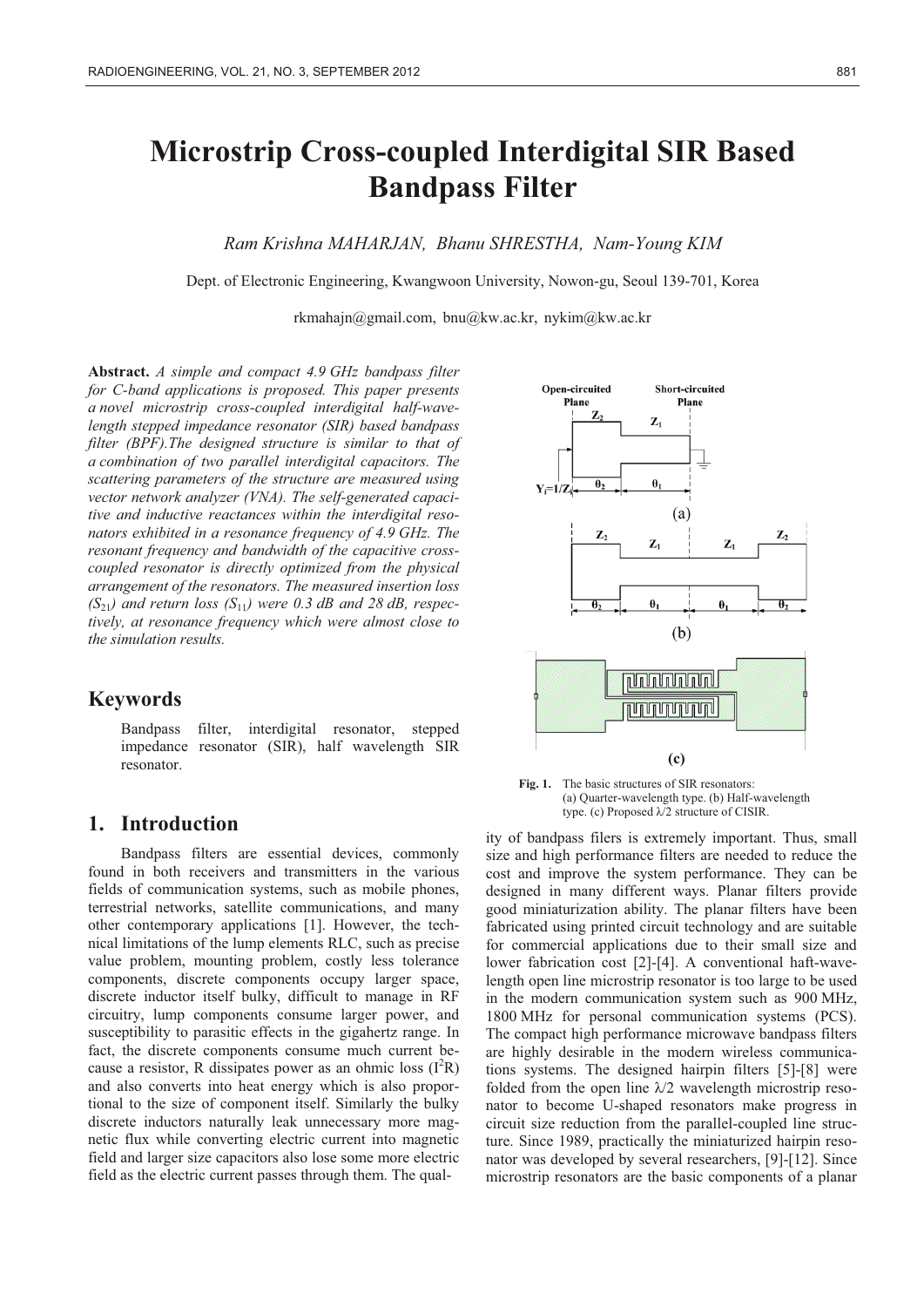filter design, it is necessary to select proper resonator types used in a filter design.

In this paper, a design of cross-coupled interdigital stepped impedance resonator based bandpass filter is proposed. The interdigital cross-coupled lines at the center of this  $\lambda/2$  wavelength structure are applied as capacitors in order to reduce the resonator size. It is also possible to use in microwave oscillator to get a low phase noise characteristics [13]. As well as, the interdigital cross-coupling is used to providing strong electromagnetic coupling for getting more capacitive effect to achieve required bandpass response and to get desired resonance frequency.

# **2. Proposed BPF Design**

The stepped impedance resonator (SIR) and its relevant design parameters are illustrated in Fig. 1. Fig. 1(a) and (b) show the basic structures of the quarter-wavelength (*λ*/4) and half-wavelength (*λ*/2) type SIR resonators, respectively. Each figure consists of the two different transmission line impedances of  $Z_1$  and  $Z_2$  with corresponding electrical lengths of  $\theta_1$  and  $\theta_2$ , respectively. The impedance ratio,  $R_{\rm Z}$  is the ratio of the two transmission line impedances  $Z_1$  and  $Z_2$ . The  $R_Z$  is the most important parameter in characterizing properties and analysis of SIR structure. Basically, the fundamental resonance and the spurious resonances can be tuned by choosing a ratio of impedance,  $R_Z$  and the electrical length for determining the fundamental frequency at  $f_0$ . It is also used for finding resonator length and equivalent circuit analysis. The relation of the  $R_Z$  can be defined by the following equation:

$$
R_Z = \tan \theta_1 \tan \theta_2 = Z_2 / Z_1 \tag{1}
$$

where  $\theta_1$  and  $\theta_2$  are electrical lengths; and  $Z_1$  and  $Z_2$  are corresponding transmission line impedances belonging to different steps of the SIR structure. In general,  $\theta_1$  is often chosen to be equal to  $\theta_2$ , similarly  $Z_1$  is also chosen to be equal to  $Z_2$ , and then  $R_Z$  becomes 1. In this condition, the resonant frequency has been normalized with respect to the fundamental frequency of a short/open transmission line stub. If  $R<sub>Z</sub>$  is larger than 1, the total length is longer than its normalized value, and if  $R_Z$  is smaller than 1, the total length is shorter than its normalized value. So, if the value of  $R_Z$  is determined, which means that the impedance elements,  $Z_1$  and  $Z_2$  are correspondingly determined as a ratio, there are two undetermined length parameters,  $\theta_1$  and  $\theta_2$ . Then, either one of  $\theta_1$  or  $\theta_2$ , is determined, the other  $\theta_2$  or *θ*1, can be obtained by (1) [14]. The SIR has non-uniformly spaced resonant frequencies. The condition for determining the resonant frequency of input impedance toward pad-end in the image ground can be given by the following formula where the input impedance,  $Z_{\text{in}}$  is defined using  $R_Z$  as [14], [15]:

$$
Z_{in} = -jZ_1 \frac{R_Z - \tan \theta_1 \tan \theta_2}{\tan \theta_2 + R_Z \tan \theta_1} = 0.
$$
 (2)

The impedance ratio in the quarter-wavelength SIR must be the half of half-wavelength SIR structure. Therefore, miniaturized resonator can be possible using  $\lambda/2$ ,  $\lambda/4$ 

wavelength SIR structures. In these types of SIR resonators, the resonator length and corresponding spurious resonance frequencies can be adjusted by changing the impedance ratio  $R_Z$ . If resonator electrical length  $\theta_1 = \theta_2 = \theta_0$  in the SIR structure, the impedance ratio will be 1, therefore the resonant frequency can be normalized with respect to the fundamental frequency. Hence, these problems affect the electrical length of the resonator and the position of resonator associated with open-circuited stubs or shunt stubs of the bandpass filter structure [15].

#### **3. Design Analysis and Simulation**

The schematic of the center portion of the filter with its dimensions is illustrated in Fig. 2. The proposed design approach enables one to use Sonnet EM simulator to complete the filter design and to determine the physical dimensions of the filters. The resonant frequency and bandwidth can easily be varied by a slight change in the spacing between the interdigital arms, i.e. the width, length, and the gaps of separate parts of the structure. The structure applied in this paper is similar to that of combination of interdigital capacitors. The proposed CISIR filter is made using the half-wavelength SIR structure of 25 mm in length and 6.6 mm in width. The CISIR bandpass filter characteristics are generated by the split half-wavelength  $(\lambda/2)$  stepped impedance resonator structure using the inter-capacitivecoupling mechanism. The CISIR bandpass filter is more compact and has a sharp passband with a low insertion loss.



**Fig. 2.** Schematic of the proposed CISIR bandpass filter.

The equivalent circuit model of the CISIR design structure is adapted as a parallel circuit as shown in Fig. 3. Here, a sum of interdigital capacitances, the inter-electrode capacitances (stray capacitances) and the parasitic capacitances are modeled by overall equivalent parallel capacitances or just named interdigital capacitances,  $C_1$  and  $C_2$ . They are considered as a parallel connected circuit including gap capacitances,  $C_{g1}$  and  $C_{g2}$ . The small value equivalent gap capacitances are considered due to the effects of small gaps,  $g_1$  and  $g_2$  in between the port 1 and port 2. Among many types of capacitances in the CISIR structure, the major role in the parallel capacitor is mainly depend on interdigital capacitive effects, therefore, the equivalent circuit model (Fig. 3) is assumed for interdigital capacitances. Other different kinds of capacitances and minor branch resistance-inductance values are not considered for simplifying the equivalent model. In simple analysis, the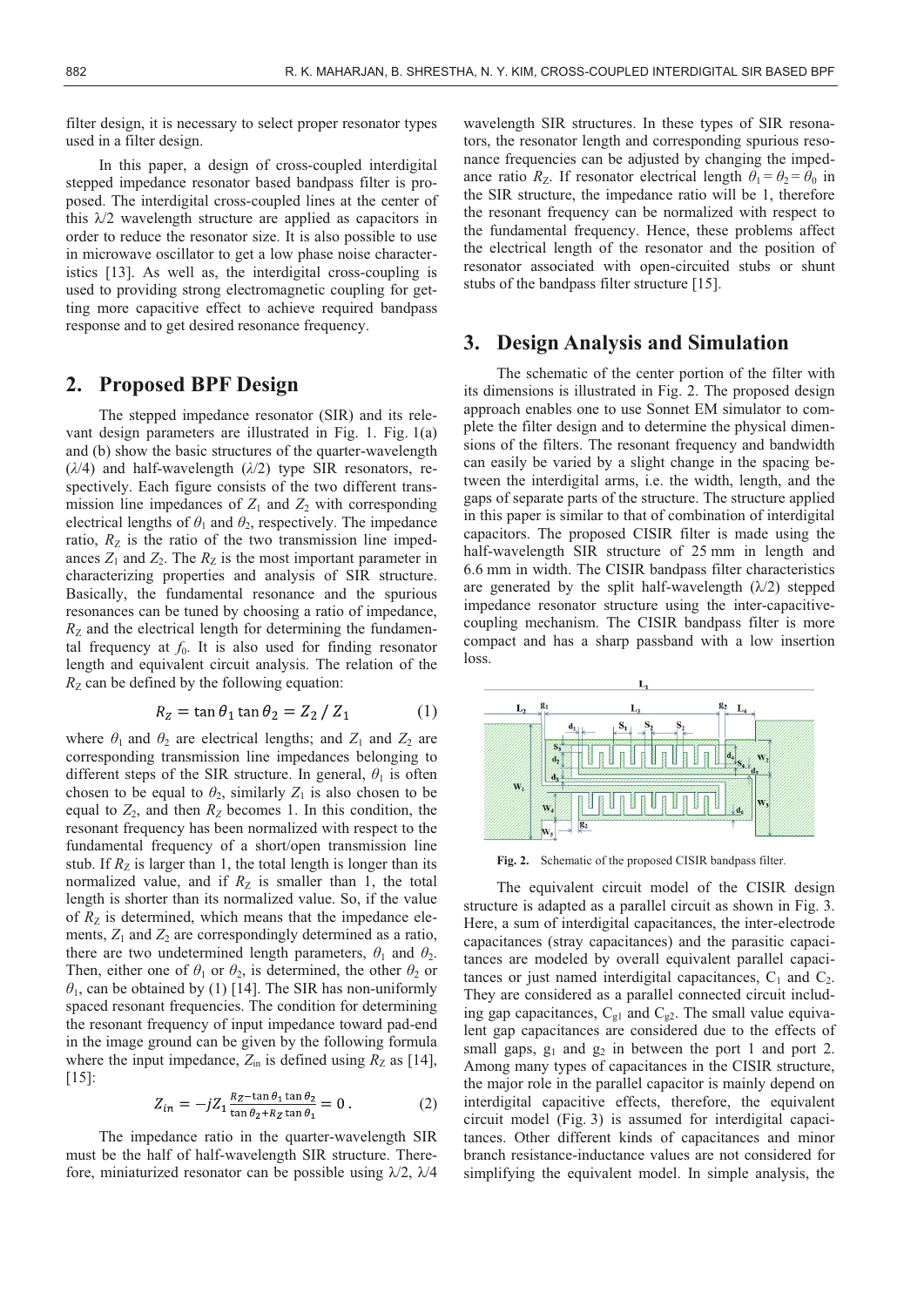interdigital capacitor can be expressed as a series combination of resistor R, inductor L, and capacitor C (RLC model).



**Fig. 3.** Equivalent circuit of the CISIR bandpass filter.

From the physical structure of CISIR design layout, the interdigital capacitance value comparatively dominates the existing values of L and R, so that the structure is intentionally called as cross-coupled interdigital steppedimpedance resonator (CISIR) type. An equivalent inductive effect in the first interdigital capacitance  $(C_1)$  is modeled as  $L_1$  and small value of equivalent resistance in series with those components is represented by  $R_1$ . Similarly, equivalent circuit components  $L_2$  and  $R_2$  belong to the second parallel branch of interdigital capacitance  $(C_2)$ . We also assume an effect of the port pad (metal surface) through dielectric material-to-substrate metal (ground) capacitances which are considered as pad capacitances,  $C_{P1}$  and  $C_{P2}$  for the port 1 and port 2, respectively. The major circuit part of the planar CISIR equivalent circuit is between those pad capacitances. The self-resonant frequency is generated when two parallel interdigital resonators are electro-magnetically coupled each other in proper way. Hence, Fig. 3 demonstrates the parallel connection of two interdigital capacitors with symmetrical port 1 and port 2. The CISIR filter is designed by splitting the basic SIR structure. By splitting the SIR structure using the cross-coupled interdigital techniques, the overall CISIR length  $(L<sub>1</sub>)$  becomes 25 mm. That means it saved 5 mm compared with standard half-wavelength SIR structure. It is the main concept applied to the proposed BPF design to get a desired resonance frequency and the bandwidth using splitting SIR structure.



**Fig. 4.** The current distributions in the CISIR bandpass filter at (a) 3.5 GHz, (b) 4.0 GHz, (c) 5.0 GHz, (d) 6.0 GHz.

The current distributions of the proposed resonator at the different operating frequencies are illustrated in Fig. 4. The current distributions at randomly (a) 3.5 GHz, (b) 4.0 GHz, (c) 5.0 GHz and (d) 6.0 GHz were investigated using the Sonnet EM simulator. It also shows the current density conditions of the designed resonator at the significant states around the resonance conditions. Fig. 4(c) shows the essential state of equal and well current distribution at the 5.0 GHz resonant frequency compared to the other adjacent frequencies. The current distributions in the various operating frequencies were presented by the help of EM simulation while taking place in the design steps. At series resonance, the current distribution should be equal at resonance state, because the reactive components cancel each other and leave only the resistance, resulting in the maximum current flowing in that condition rather than those found in the other frequency bands. Fig. 5 shows the simulated S-parameter responses of insertion loss  $(S_{21})$  of 0.25 dB and return loss  $(S_{11})$  of 38 dB. It also shows the simulated resonance frequency of 5.0 GHz and 3dB passband bandwidth of 400 MHz. The CISIR bandpass filter design; analysis and simulation were accomplished with the help of commercially available computer aided design SONNET electromagnetic tool.



**Fig. 5.** Simulated S-Parameter responses of the CISIR.

# **4. Fabrication and Measurements**

The proposed CISIR bandpass filter was fabricated on a Teflon substrate with the dielectric constant,  $\varepsilon_r$  of 2.52 and a thickness of 0.54 mm. The photograph of the fabricated CISIR bandpass filter is shown in Fig. 6. The proposed microstrip bandpass filter was fabricated with photolithographic and wet etching techniques. The overall physical size of the filter is of  $(6.6 \times 25)$  mm<sup>2</sup>. The designed CISIR bandpass filter has the following dimensions:  $L_1 = 25$  mm,  $L_2 = 6.4$  mm,  $L_3 = 9.9$  mm,  $L_4 = 1.7$  mm,  $W_1 = 6.6$  mm,  $W_2 = 2.0$  mm,  $W_3 = 3.5$  mm,  $W_4 = 1.6$  mm,  $W_5 = 1.1$  mm,  $S_1 = 1.0$  mm,  $S_2 = 0.4$  mm,  $S_3 = 0.4$  mm,  $S_4 = 0.2$  mm,  $d_1 = 0.2$  mm,  $d_2 = 0.9$  mm,  $d_3 = 0.2$  mm,  $d_4 = 1.1$  mm,  $d_5 = 0.4$  mm,  $g_1 = 0.2$  mm, and  $g_2 = 0.4$  mm. The CISIR is resonated at a 4.9 GHz center frequency with around 400 MHz effective bandwidth. The usable bandwidth of the CISIR bandpass filter is measured in 3 dB passband range. Furthermore, the coupling gaps  $g_1$  and  $g_2$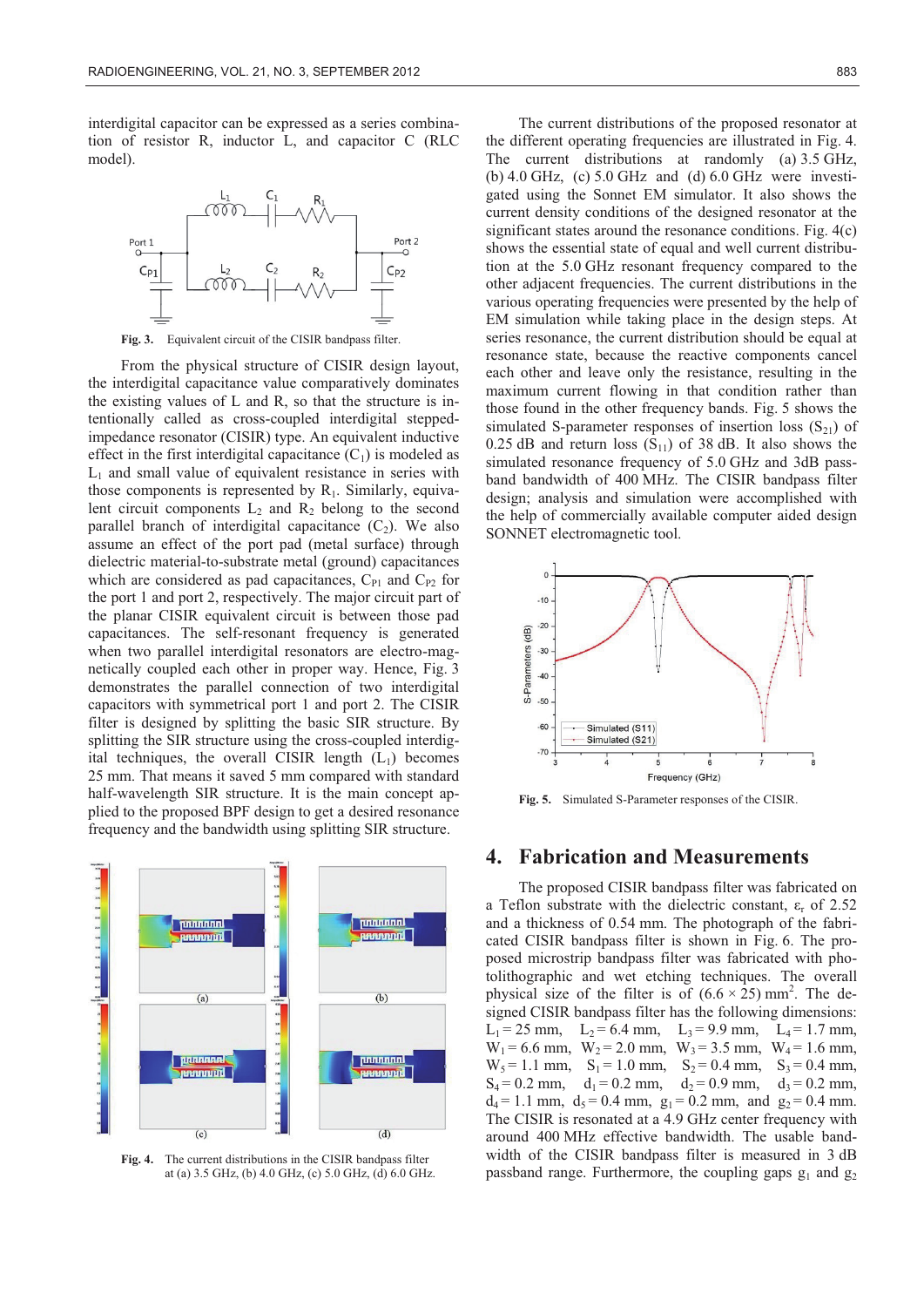are narrow and thus remarkably more sensitive to fabrication unavoidable deviations than the other parameters [16]. The observed differences between the simulations and measurements can be attributed to the fabrication tolerances. The conductor loss, coupling loss, the dielectric loss and the non-ideal microstrip coaxial line transitions are thought to contribute to the higher insertion loss seen in the physical measurements compared to the simulation.



**Fig. 6.** Photograph of the fabricated CISIR bandpass filter.

The fabricated CISIR filter was measured using Agilent 8510C vector network analyzer (VNA). The measured insertion loss  $(S_{21})$  and return loss  $(S_{11})$  were 0.3 dB and 28 dB at the center frequency of 4.9 GHz. At the 4.9 GHz center frequency, this design was shown to have 3 dB passband; 400 MHz effective bandwidth was measured. Fig. 7 shows the S-parameter response comparison to both simulated and measured results. The graphical representation in Fig. 7 shows that the measured resonant frequency,  $f_0$  of the CISIR filter was slightly drifted 100 MHz ahead from the simulated  $f_0$  of 5.0 GHz. The cause of resonance around 7.8 GHz is the result of spurious resonances. In fact, the fundamental resonance and the spurious resonances can be determined by choosing the proper impedance ratio. In some cases, it may be slightly affected by the harmonic products and the effect of parasitic capacitances. The single mode simulated passband response was also changed to dual-mode response while measured in the experiment.



**Fig. 7.** Simulated and measured S-Parameter responses of the CISIR.

The simulated resonance frequency was set in single mode characteristic as depicted in Fig. 5, while the measured S-parameter responses were little bit shifted ahead about 0.1 GHz with dual-mode characteristic as shown in Fig. 7. The non-uniform dual-mode was recorded while measurement taken, its main causes can be due to minor misalignment of the RF coaxial connectors' orientation in the ports, soldering joints, and some electrostatic as well as parasitic capacitances effects during the measurement.

### **5. Conclusion**

The proposed novel CISIR bandpass filter was fabricated on a Teflon substrate with the dielectric constant,  $\varepsilon_r$ of 2.52 and a thickness of 0.54 mm and characterized. It is designed that based on in the form of cross-coupled two interdigital resonators. The measured results of the BPF well agreed with simulation results since the return loss in the both simulation and measurement results shown below the 28 dB at the center operating frequency of 4.9 GHz. This is due to use of cross-coupled by splitting the basic SIR structure that results more coupling effect; the CISIR structure can be reduced more in size using monolithic microwave integrated circuit (MMIC) technology. The CISIR can be extensively used in low-power to mediumpower C-band RF transceiver systems.

# **Acknowledgements**

This research was supported by the National Research Foundation of Korea (NRF) and a grant from the Korea government (MEST) (No. 2011-0030819). This work was also supported by a Research Grant of Kwangwoon University in 2012.

### **References**

- [1] POZAR, D. M. *Microwave Engineering*. 3rd edition. New York, 2004.
- [2] MANDAL, M. K., SANYAL, S. Compact wideband bandpass filter using microstrip to slotline broadside-coupling. *IEEE Microwave and Wireless Components Letters,* 2007, vol. 17, p. 640-642.
- [3] CHEN, F., TU, Z., CHU, Q., YANG, J. A novel microstrip openloop resonator filter for high selectivity application. In *Proceedings of Asia-Pacific Microwave Conference 2007*. 11-14 December 2007.
- [4] TU, W. H., CHANG, K. Compact microstip filter using open stub and spurline. *IEEE Microwave and Wireless Components Letters,* 2005, vol. 15, p. 268-270.
- [5] VAGNER, P., KASAL, M. A novel bandpass filter using a combination of open-loop defected ground structure and half-wavelength microstrip resonators. *Radioengineering*, 2010, vol. 19, no. 3, p. 392-396.
- [6] JUNG, D. J., LEE, J. K., CHANG, K. Wideband bandpass filter using microstrip ring. *Microwave and Optical Technology Letters,* 2011, vol. 53, p. 154-155.
- [7] LEE, G. A. MEGAHED, M. A., FLAVIIS, F. D. Low-cost compact spiral inductor resonator filters for system-in-a-package. *IEEE Transactions on Advanced Packaging,* 2005, vol. 28, p. 761-771.
- [8] BAO, Z. H., CHEN, J. X., TANG, H., ZHOU, L. H. Compact dual-band bandpass filter using slot-line resonator. *Microwave and Optical Technology Letters,* 2010, vol. 52, p. 2299-2300.